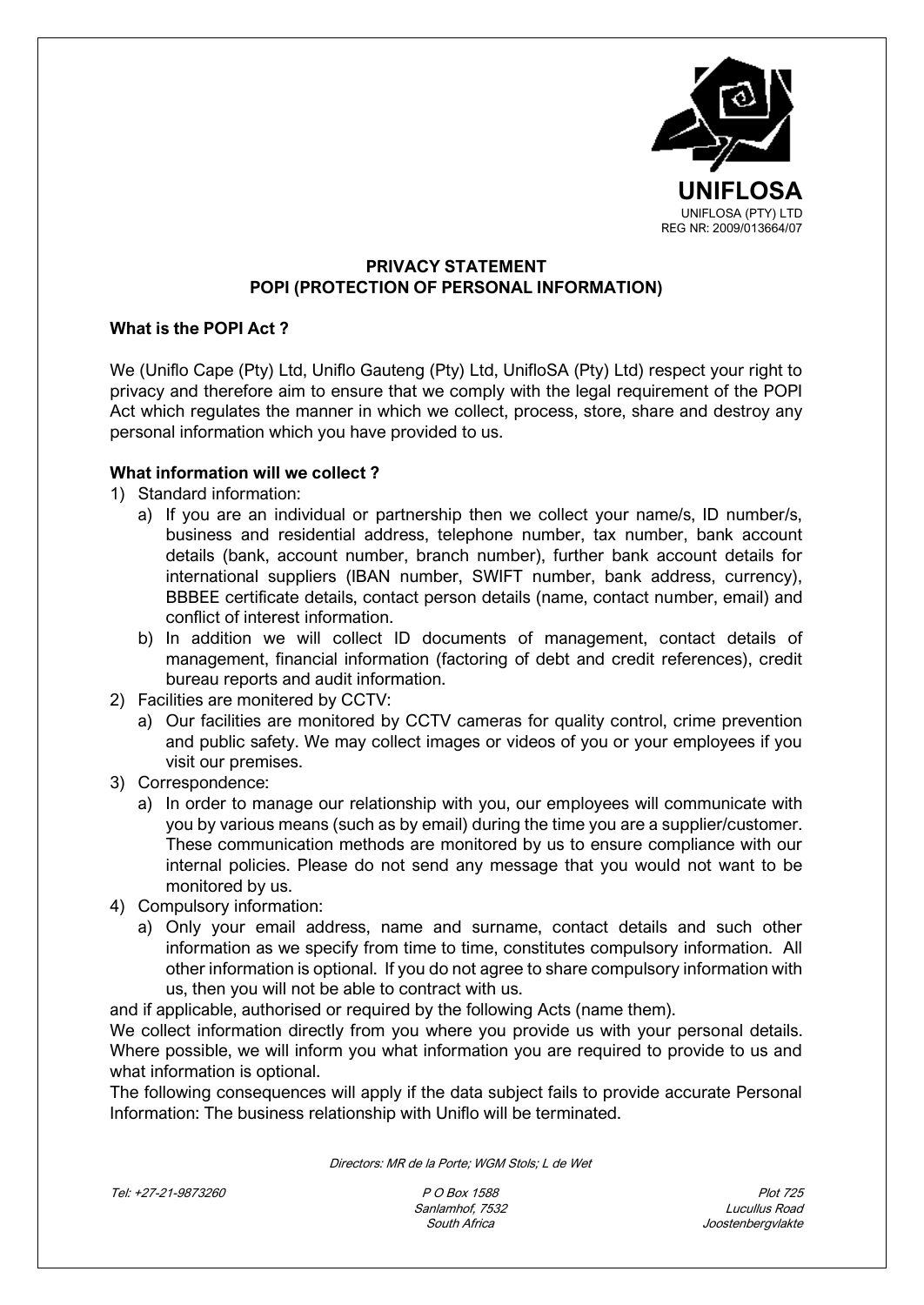

### **Why do we collect Personal Information ?**

We collect personal information in order to liaise with you telephonically, via our website or email so that we may:

- 1) respond to any query or comment received from you;
- 2) inform you of new services;
- 3) enable us to process, validate and verify information and requests for the supply of services;
- 4) for the purposes for which you specifically provided the information; and
- 5) generally to improve your experience on our website.

# **What about minors ?**

We do not knowingly collect the information of persons under the age of 18 years without the consent of their parents and/or guardians.

# **Processing of Information**

We will share your personal information:

- 1) in order to comply with applicable law or with legal process served on our company;
- 2) in order to protect and defend the rights or property of our company; and
- 3) with employees and/or third parties who assist us in providing services to you and thus require your personal information in order to render a proper and efficient service. We will ensure that all such employees and third party service providers, having access to your personal information, are bound by confidentiality agreements.

### **Security Measures**

We will:

- 1) treat your personal information as strictly confidential;
- 2) take appropriate technical and organisational measures to ensure that your personal information is kept secure and is protected against unauthorised or unlawful processing, accidental loss, destruction or damage, alteration, disclosure or access;
- 3) promptly notify you if we become aware of any unauthorised use, disclosure or processing of your personal information;
- 4) provide you with reasonable evidence of our compliance with our obligations under this policy on reasonable request; and
- 5) We will not retain your personal information longer than the period for which it was originally required, unless we are required by law to do so, or you consent to us retaining such information for a longer period.

ALTHOUGH WE TAKE THE AFOREMENTIONED PRECAUTIONS IN PROTECTING YOUR PERSONAL INFORMATION, WE SHALL HOWEVER NOT BE LIABLE FOR ANY LOSS OR DAMAGE, HOWSOEVER ARISING, SUFFERED AS A RESULT OF THE DISCLOSURE OF SUCH INFORMATION IF BEYOND OUR REASONABLE CONTROL.

Directors: MR de la Porte; WGM Stols; L de Wet

Tel: +27-21-9873260 P O Box 1588 Plot 725